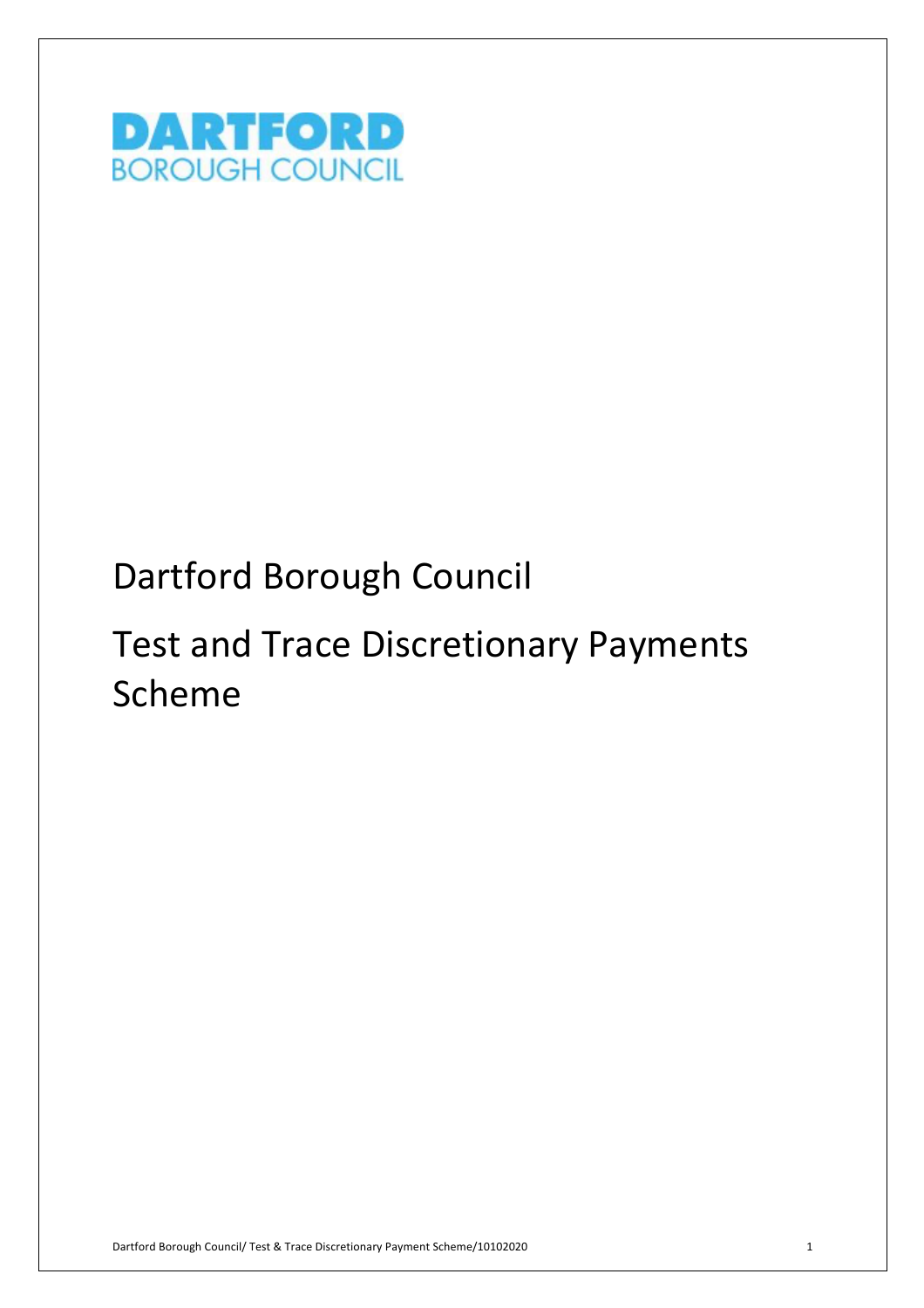# **Contents**

| 1.  |                                                                                                                                                                                |
|-----|--------------------------------------------------------------------------------------------------------------------------------------------------------------------------------|
| 2.  | An overview of the Test and Trace Discretionary Payments Scheme (the Discretionary                                                                                             |
| 3.  |                                                                                                                                                                                |
| 4.  | Applying for a Test and Trace Discretionary Payment (the Discretionary Scheme)8                                                                                                |
| 5.  |                                                                                                                                                                                |
| 6.  |                                                                                                                                                                                |
| 7.  | The eligibility criteria and evidence required for a Test and Trace Discretionary                                                                                              |
|     | An individual must make a valid application to the Council in the prescribed form and                                                                                          |
|     |                                                                                                                                                                                |
|     | Have been told to stay at home and self-isolate by NHS Test and Trace, either because<br>they have tested positive for coronavirus or have recently been in close contact with |
|     |                                                                                                                                                                                |
|     |                                                                                                                                                                                |
|     |                                                                                                                                                                                |
|     |                                                                                                                                                                                |
|     | Are unable to work from home and will lose income as a result and will face financial<br>hardship as a result of not being able to work while they are self-isolating 12       |
|     | Meet the Council's additional criteria for discretionary payments 13                                                                                                           |
| 8.  | How much discretionary payment will be paid, methods of payment and timings 14                                                                                                 |
| 9.  |                                                                                                                                                                                |
| 10. |                                                                                                                                                                                |
| 11. |                                                                                                                                                                                |
| 12. |                                                                                                                                                                                |
| 13. | The Test and Trace Discretionary Payments Scheme and its relationship with the                                                                                                 |
|     |                                                                                                                                                                                |
|     |                                                                                                                                                                                |
|     |                                                                                                                                                                                |
| 14. |                                                                                                                                                                                |
| 15. |                                                                                                                                                                                |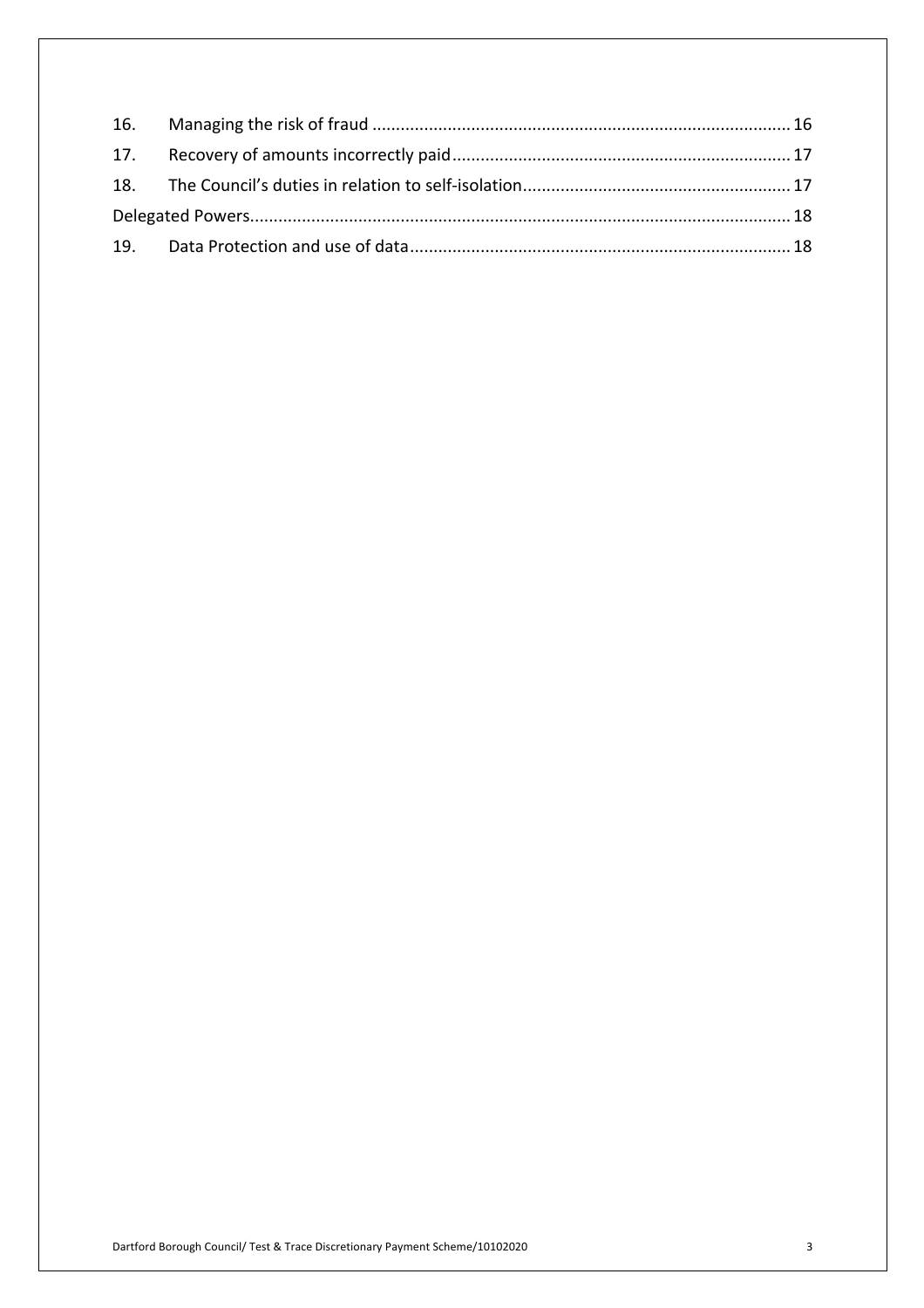# **Definitions**

The following definitions are used within this document:

 **'Additional Eligibility Criteria'**; means the additional criteria decided by the Council that need to be met, in order to receive a payment under the Council's Test and Trace Discretionary Payments Scheme. These will be in addition to the standard criteria and are allowable under Government guidance;

**'Applicant';** means the individual making an application for a payment under this scheme;

 **'Contact Tracing and Advice Service (CTAS)';** means the web-based system used by Public Health England to contact and trace individuals who are required to self-isolate;

 **'CTAS Account ID'**; means the unique number provided by Public Heath England through the Contact Tracing and Advice Service (CTAS);

 **'COVID-19';** means the infectious disease caused by the most recently discovered coronavirus;

 **'face financial hardship'**; a key criterion of the Test and Trace Discretionary Payments Scheme is that all applicants will, if not for the payment, face financial hardship solely due to their need to self-isolate;

 **'Housing Benefit';** means the benefit administered by local authorities under either the Housing Benefit Regulations 2006 or the Housing Benefit (Persons who have attained the qualifying age for state pension credit) 2006;

 **'income-related Employment and Support Allowance'**; means the means-tested Employment and Support Allowance administered by the Department for Work and Pensions under the Welfare Reform Act 2007;

 **'income-based Jobseeker's Allowance'**; means the means-tested Jobseekers Allowance administered by the Department for Work and Pensions under the Jobseekers Act 1995;

 **Income Support'**; means the means-tested Income Support administered by the Department for Work and Pensions under the Income Support (General) Regulations 1987;

 **'NHS Test and Trace'**; means the service provided to the National Health Service in England, established in May 2020 to track and help prevent the spread of COVID-19;

 **'Pension Credit';** means the means-tested Guarantee or Savings Credit administered by the Department for Work and Pensions under the State Pension Credit Regulations 2002;

 **'Qualifying benefit';** means any of the following benefits: Housing Benefit, Income support, income-based jobseeker's Allowance, income-related Employment and Support Allowance, Working Tax Credit or Universal Credit;

 **'Self-isolation, Self-isolate';** means the legal requirement for an individual to self-isolate when told to by NHS Test and Trace or the NHS COVID-19 app and the legal duty to self-isolate under the Health Protection (Coronavirus, Restrictions) (Self-Isolation) (England) Regulations 2020 which came into force on 28<sup>th</sup> September 2020;

 **'Test and Trace Support Payment Scheme' ('Standard Scheme');** means the Standard Scheme introduced by Government on 28<sup>th</sup> September and administered by Local Authorities;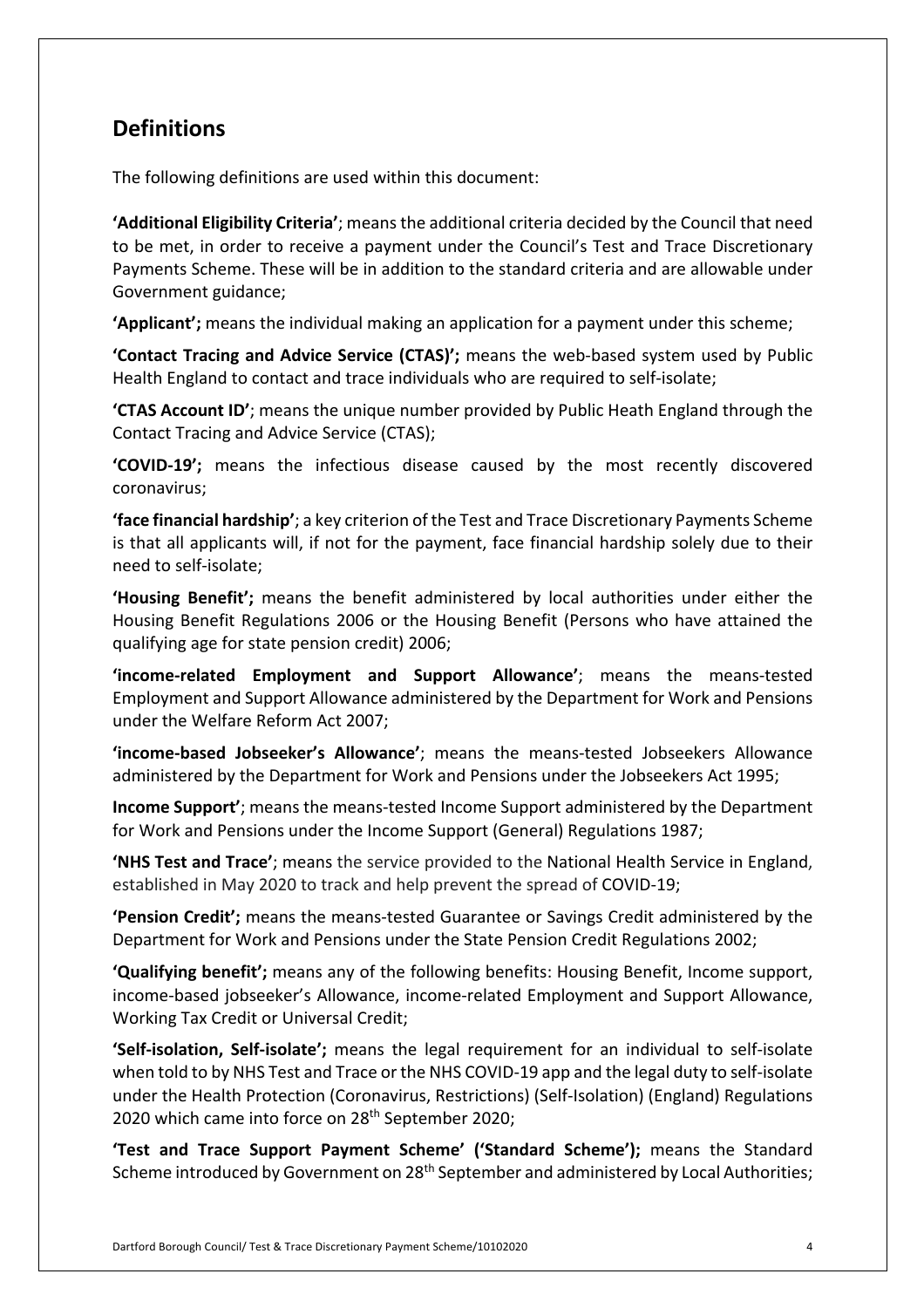**'Test and Trace Discretionary Payments Scheme'** (**'Discretionary Scheme');** means the Test and Trace Discretionary Payments Scheme which has been agreed by the Council and which *may* be available for individuals who are unable to access the 'Standard Scheme'.

 **'Universal Credit'** means the means-tested Universal Credit administered by the Department for Work and Pensions under the Universal Credit Regulations 2013;

 **'Working Tax Credit';** means the means-tested benefit administered by Her Majesty's Revenues and Customs under the Working Tax Credit (Entitlement and Maximum Rate) Regulations 2002.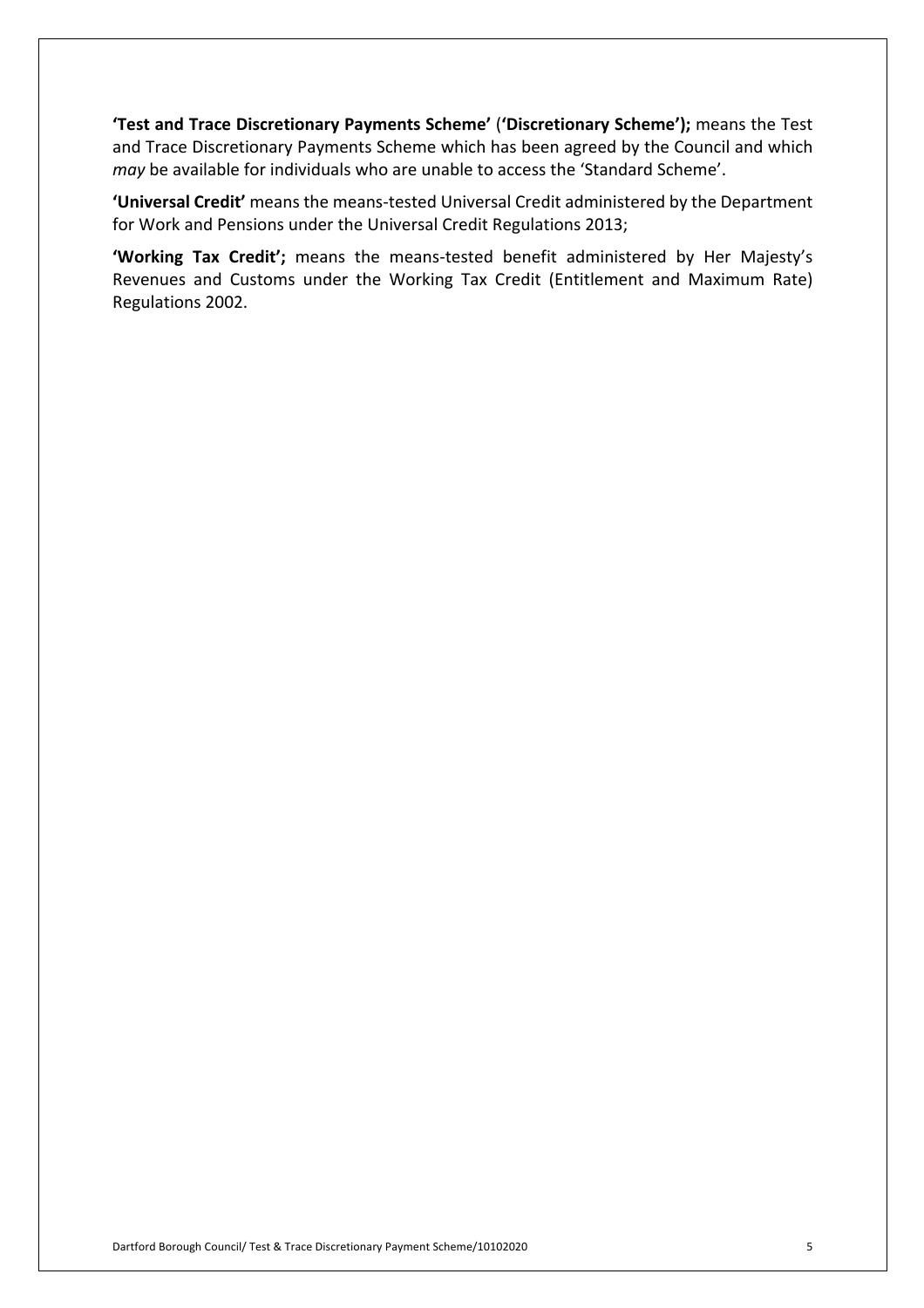# **1. Background to Self-Isolation and the Test and Trace Payments**

- 1.1 From 28<sup>th</sup> September 2020, Government has changed the legislation so that certain people will have to self-isolate due to the current COVID-19 crisis.
- 1.2 A package of legislative measures has been introduced to ensure that those who are required to self-isolate, do so and that those on a low income receive a payment to assist their finances and to encourage compliance with the legislation.
- 1.3 The Council, together with Government, recognises that self-isolation is one of the most powerful tools for controlling the transmission of the Covid-19 virus. The Government has set down the requirements for two payment schemes to be set up by the Council as follows:
	- (a) The **Test and Trace Support Payments Scheme** (the **Standard Scheme)** for those eligible applicants who are in receipt of Housing Benefit, Pension Credit, Income support, income-based jobseeker's Allowance, income-related Employment and Support Allowance, Working Tax Credit or Universal Credit (the qualifying benefits); and
	- (b) The **Test and Trace Discretionary Payments Scheme** (the **Discretionary Scheme**) for those applicants who are **not** in receipt of any of the qualifying benefits but who are on a low income and will face financial hardship as a result of not being able to work while they are self-isolating.
- 1.4 This document details who will be eligible for a payment under the **Test and Trace Discretionary Payments Scheme**.
- 1.5 Any applicant who is in receipt of a qualifying benefit, should apply for a payment under under the standard scheme details of which are available at [www.dartford.gov.uk/testandtracepayments.](www.dartford.gov.uk/testandtracepayments)

# **2. An overview of the Test and Trace Discretionary Payments Scheme (the Discretionary Scheme).**

- 2.1 From 28<sup>th</sup> September 2020, individuals will be entitled to a payment of £500 from the Council's Test and Trace Discretionary Payments Scheme if they meet the eligibility criteria listed below:
	- (a) Make an application to the Council in the prescribed form and provide all the evidence and verification required;
	- (b) Are a resident within the Council's area;
	- (c) Have been told to stay at home and self-isolate by NHS Test and Trace, either because they have tested positive for coronavirus or have recently been in close contact with someone who has tested positive;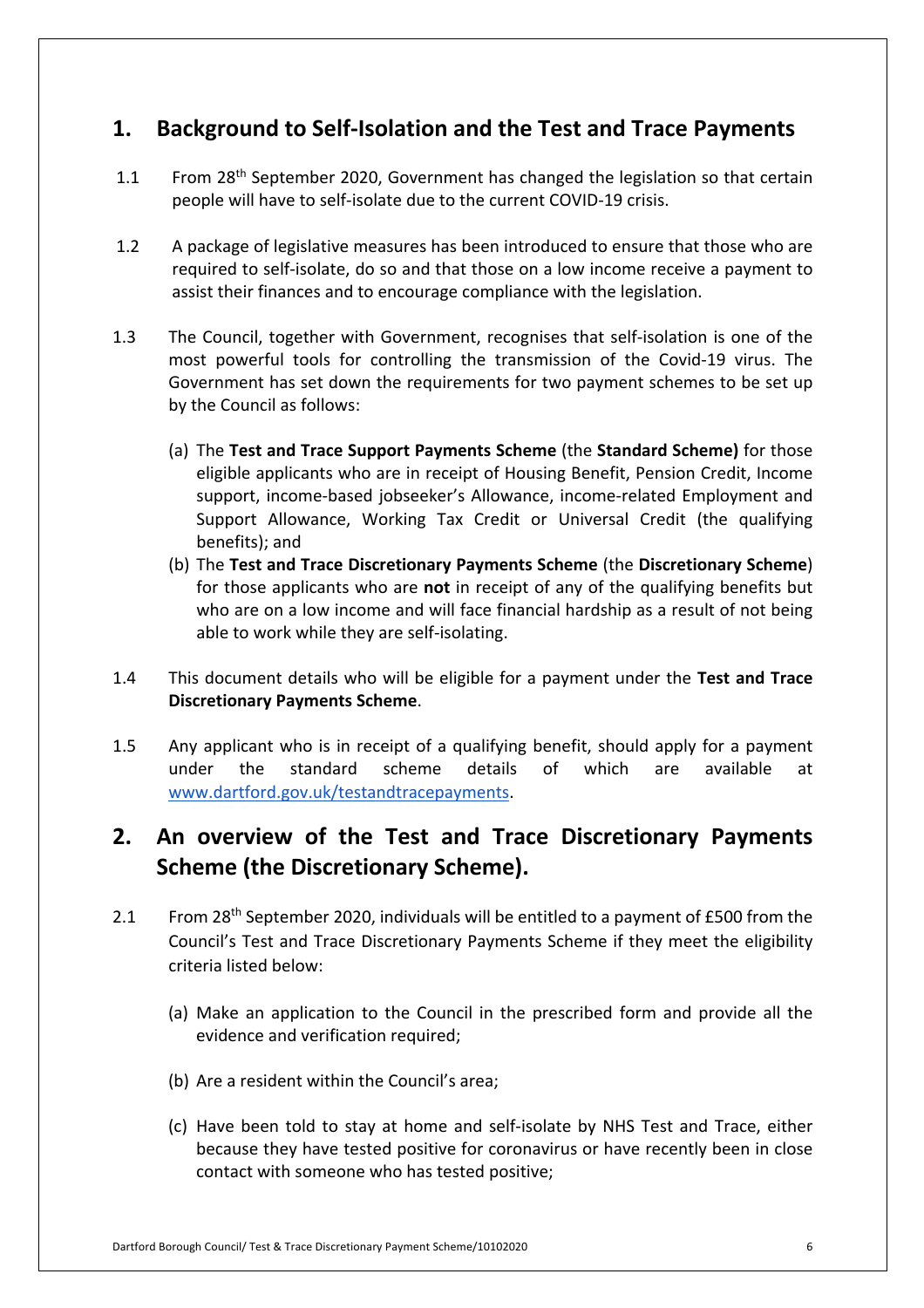- (d) Are employed or self-employed;
- (e) Are unable to work from home and will lose income as a result;
- (f) Are **NOT** currently receiving any of the following benefits:
	- Universal Credit;
	- Working Tax Credit;
	- income-based Employment and Support Allowance;
	- income-based Jobseeker's Allowance;
	- Income Support;
	- Housing Benefit; or
	- Pension Credit; **and**
- (g) Meet the Council's additional criteria for a discretionary payment.
- 2.2 This particular scheme is designed for those individuals (applicants) who:
	- meet the standard conditions 2.1 (a) to (g) above;
	- are **not** receiving a benefit listed in 2.1(f); and
	- comply with the self-isolation requirements laid down by Government;
- $2.3$  **2.1 (f)**, no payment can be made under the Discretionary Scheme; however, 2.3 Where individuals meet all the requirements but **are in receipt of a benefit stated in**  they may be able to apply for payment under the Standard Scheme which is available on the Council's website

<www.dartford.gov.uk/testandtracepayments>

 2.4 Individuals will **NOT** be entitled to apply for both a payment under the Standard Scheme and under the Council's Discretionary Scheme.

# **3. Commencement of the scheme and scheme closure**

#### **Commencement**

- $3.1$  discretionary payment and who are told to self-isolate **on or after** 28th September This scheme is available to all individuals who meet the eligibility criteria for a 2020.
- 3.2 Individuals who are required to self-isolate **before** 28th September 2020 will not be eligible for a payment.

#### **Scheme closure**

 $3.3$ Standard Scheme) will be available until 31<sup>st</sup> January 2021. At the present time, Government has stated that this Discretionary Scheme (and the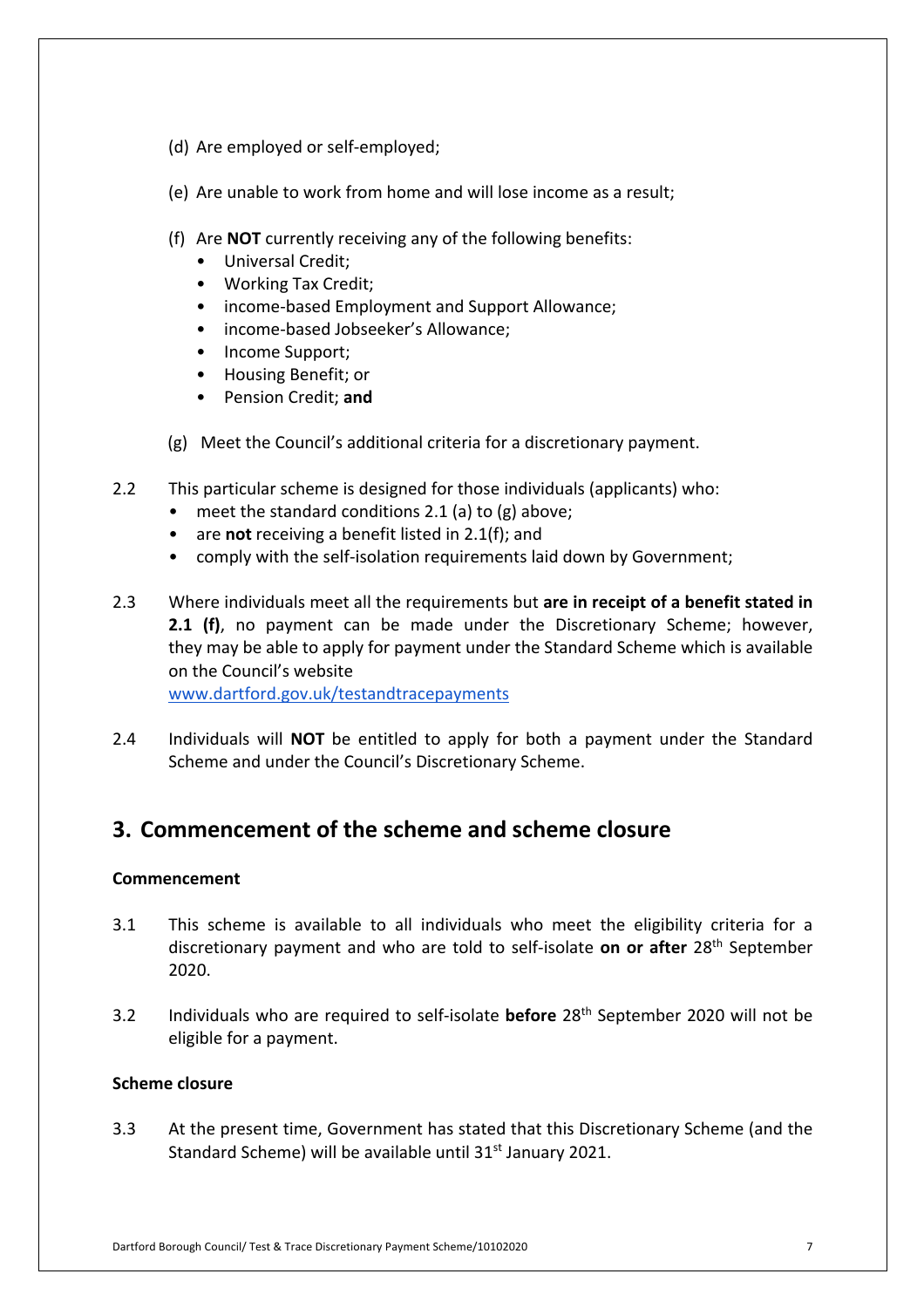# **4. Applying for a Test and Trace Discretionary Payment (the Discretionary Scheme).**

- 4.1 Individuals who are resident within the Council's area *may* make an application for a Test and Trace Discretionary Payment under this scheme. In all cases, the 'applicant' information required by the Council in the specified timescale. will be required to answer **all** of the questions asked and provide the
- $4.2$  details of which are shown within Section 6 of this scheme. The applicant will be required to self-verify certain criteria and also confirm that they will comply In order to receive a payment, all applicants must meet the full eligibility criteria, with the self-isolation requirements set by Government.
- $4.3$  payment and will be informed of this by the Council, either at the point of application or as soon as practicable thereafter. Where the applicant fails to meet the eligibility criteria, they will not receive a
- $4.4$  payment in line with the timings and methods shown in Section 8. Where the applicant is successful, the Council will notify them accordingly and make
- 4.5 Applications can **only** be accepted from individuals who are resident in the Council's area.
- 4.6 Applications will be accepted from a third party in respect of any individual who meets all the eligibility criteria for a payment. However, the following should be noted:
	- • The person making the application will need to provide evidence of their identity and also the reason why they are applying on behalf of another person; and
	- • That any payment **must** only be made by the Council to the person who is self-isolating. No payment will be made to a third party under any circumstance.
- $4.7$ www.dartford.gov.uk/testandtracepayments</u>. There are no paper or other types of application processes; however, should individuals experience difficulties in making All applications shall be made online using the Council's dedicated webpage any application, they should contact the Council on 01322 343434.

# **5. Time limits for making an application for a payment**

- $5.1$ No application for a discretionary payment can be made before the 28<sup>th</sup> September 2020 or for any individual who has been required to self-isolate before 28<sup>th</sup> September 2020.
- $5.2$  accept any applications after this point. Eligible individuals can apply for a Test and Trace Discretionary Payment at any time up to 14 days after their period of self-isolation ended. The Council will **not**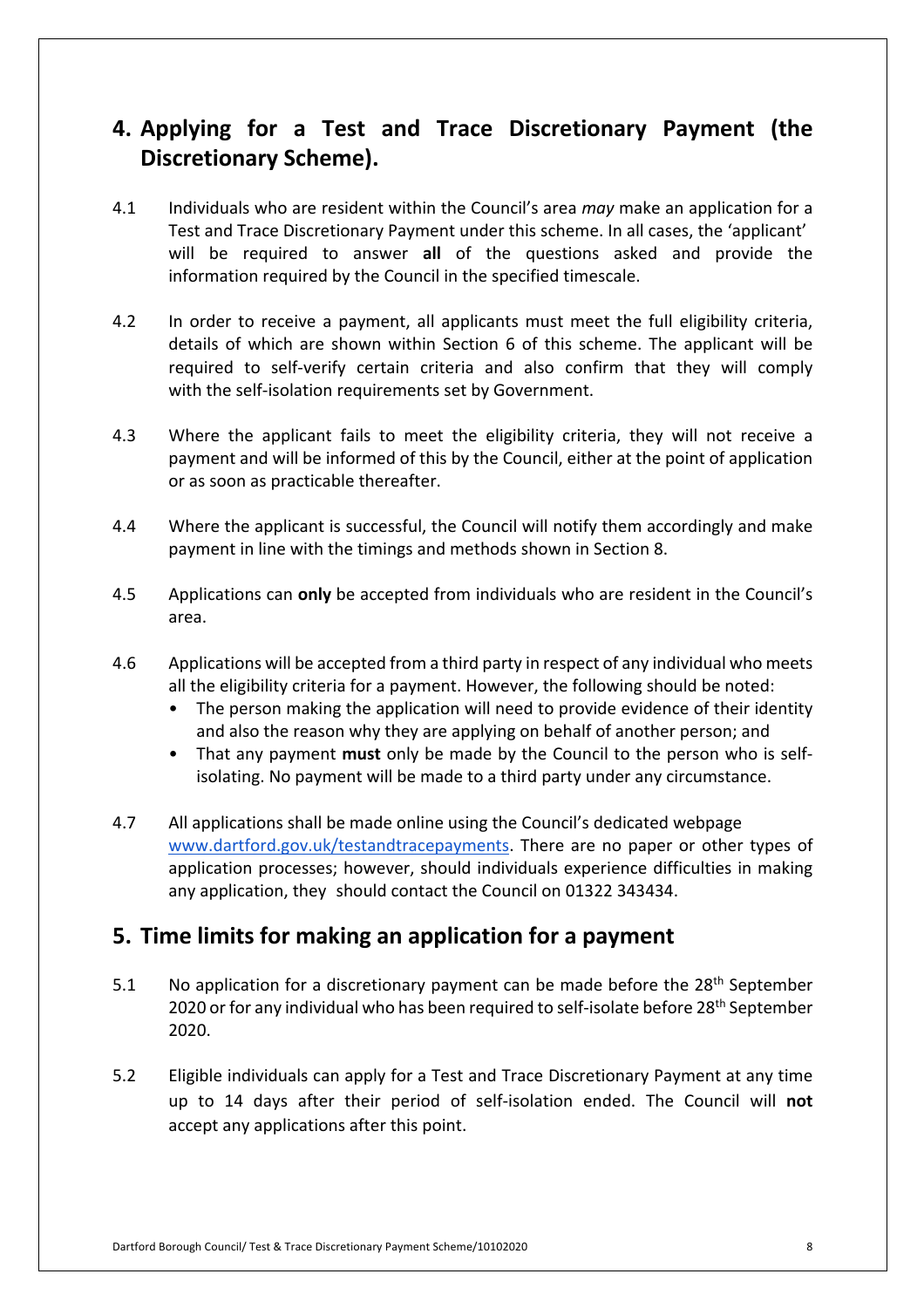$5.3$ before the Council's scheme opened on 12<sup>th</sup> October 2020, an application for a backdated discretionary payment must be made by 26<sup>th</sup> October 2020 (14 days after commencement of scheme). Where an individual has been required to self-isolate on or after 28<sup>th</sup> September but

# **6. Multiple claims within the household and from the same applicant**

- 6.1 Individuals in the same household can each make an application to receive a Test and Trace Discretionary Payment, if they each meet all the eligibility criteria in full.
- 6.2 An individual may make an application more than once but only:
	- If the individual is told to self-isolate multiple times; **and**
	- they meet the eligibility criteria for each individual application; **and**
	- the periods of self-isolation do not overlap.
- 6.3 The Council is mindful that this can be confusing for applicants and it will be essential, where multiple applications are made by an individual, to ensure correct eligibility. Therefore, a new application will need to be made for each distinct period of selfisolation.

# **7. The eligibility criteria and evidence required for a Test and Trace Discretionary Payment.**

- $7.1$  electronically. The Council provides facilities for all applicants to upload documents, 7.1 For payment to be made under this Discretionary Scheme, all of the criteria **must** be met. As with the application form itself, all evidence will need to be provided evidence and photographs.
- $7.2$ 7.2 Where documentation is only held in 'hard copy' or paper form, the Council will accept digital images or photographs provided they show all the relevant information.
- 7.3 The Council will keep all information supplied by applicants, secure and in accordance with Data Protection legislation.

### **An individual must make a valid application to the Council in the prescribed form and provide all the evidence and verification required**

- $7.4$ website [www.dartford.gov.uk/testandtracepayments.](www.dartford.gov.uk/testandtracepayments) All applicants will be required to provide details sufficient to identify themselves, their address and to 7.4 As mentioned in Section 4, a valid application must be made via the Council's allow the Council to contact them including:
	- Full name;
	- Address;
	- National Insurance Number;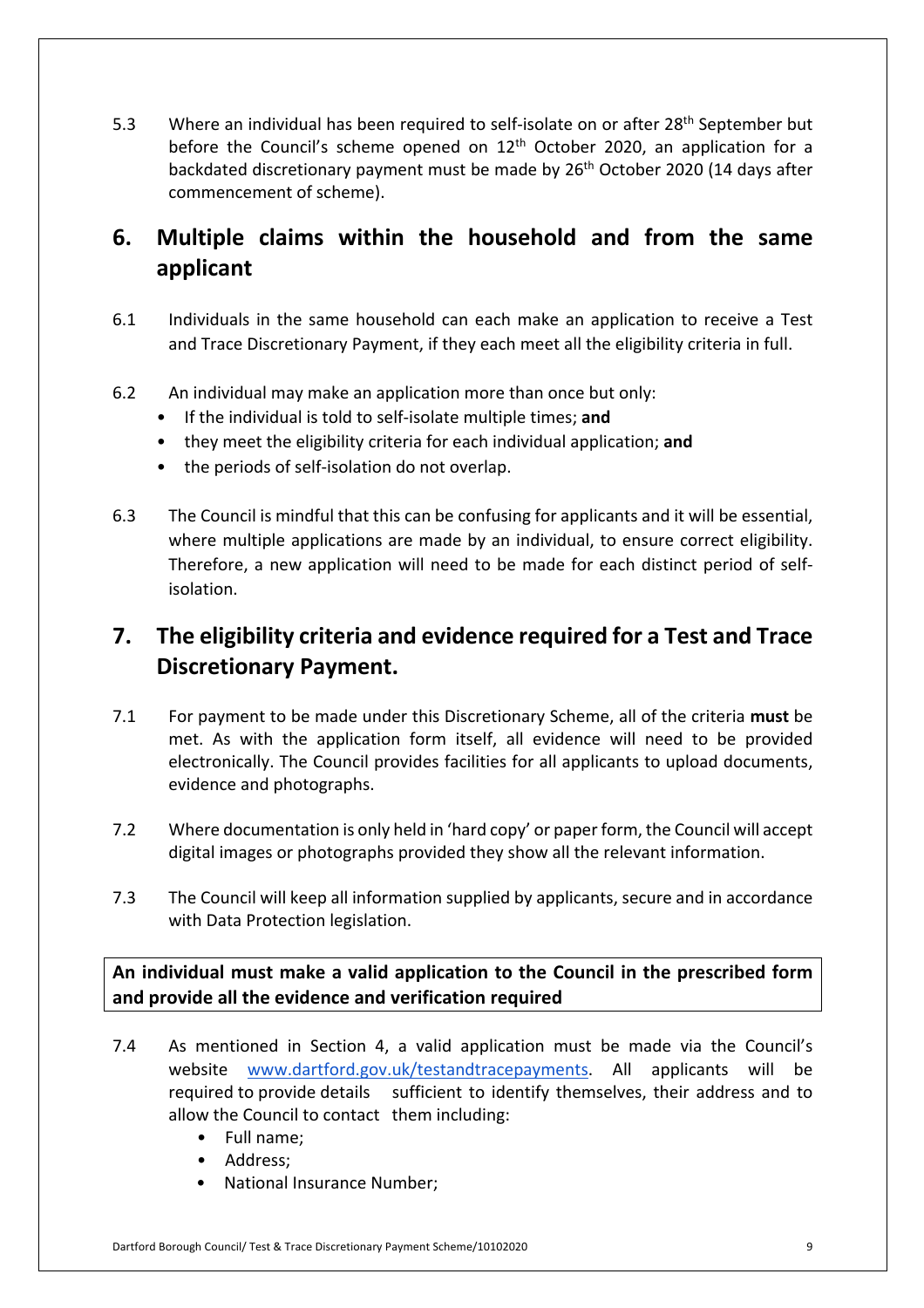- Telephone number; and
- Email address.
- 7.5 In addition to the above, all applicants will be required to submit a copy of their current bank statement(s) in order to:
	- • Verify that their income has reduced due to having to self-isolate (see later); and
	- • Provide details of the bank account number and sort code of the account into which a payment would be made.

#### **That they are a resident within the Council's area**

- 7.6 enquiries where appropriate) to determine this. The applicant will be required to verify that they have their sole or main residence in the Council's area. The Council will check other records held (and make other
- $7.7$ 7.7 Where necessary, the Council will ask the applicant to provide additional evidence of residence.

 **Have been told to stay at home and self-isolate by NHS Test and Trace, either because they have tested positive for coronavirus or have recently been in close contact with someone who has tested positive** 

- $7.8$  Test and Trace to stay at home and self- isolate either because: A key requirement of the scheme is that the applicant has been instructed by the NHS
	- they have tested positive for COVID-19 (coronavirus); or
	- have recently been in close contact with someone who has tested positive.
- 7.9 provided to them by NHS Test and Trace. All applicants will be required to provide the 8-digit unique ID number which has been
- $7.10$  Service (CTAS) to record information about people who have tested positive for COVID-19 and their contacts. The CTAS Account ID is an 8-character identifier unique a contact of someone who has had a positive test, will receive a digital invitation from For information, the NHS Test and Trace service uses the Contact Tracing and Advice to each case (e.g. 3b1a3015c). Most individuals who test positive for COVID-19 or are the CTAS system to undertake the contact tracing journey.
- 7.11 All cases and contacts who have completed the contact tracing journey (including message/email or postal service for people with no access to mobile phone or email) those who were ineligible for the digital invitation such as children or individuals with a landline number only) will receive a citizen advice message upon completion of the NHS Test and Trace questionnaire. The citizen message (sent either via a text contains the 8-character Account ID.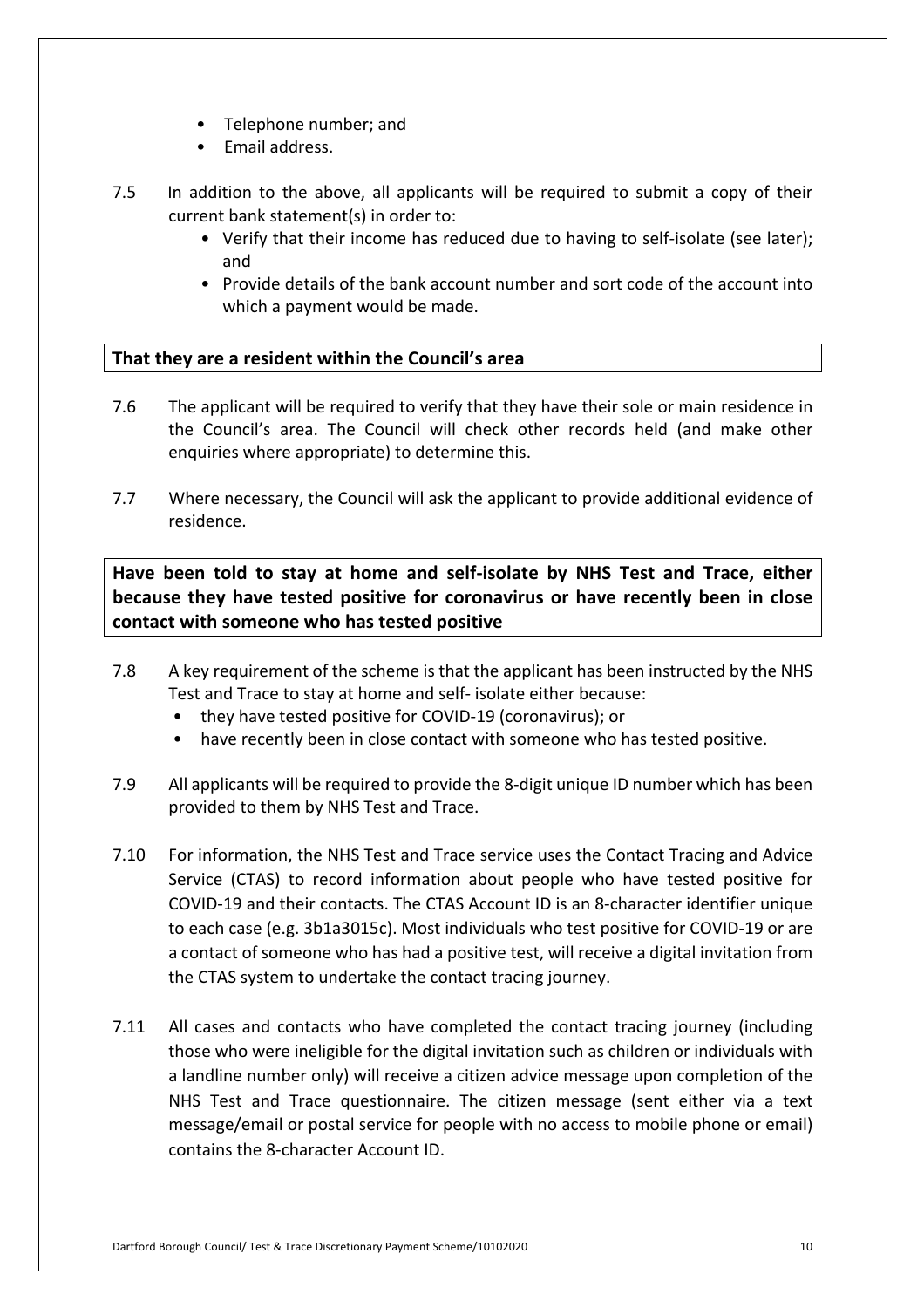- $7.12$  Contact Tracing and Advice Service. Only this number will allow an application to be The Council will check that the applicant has a valid Account ID produced by the processed.
- $7.13$  notification (Account ID) from NHS Test and Trace. It should be noted that there is a isolate by NHS Test and Trace. The Council will not make payment to anyone who does not have a valid legal duty to self-isolate which only applies to people who have been told to self-
- 7.14 The Council will not accept a notification from the NHS Isolation Note service. Where the applicant has provided this only, they will be given an opportunity to provide a valid NHS Test and Trace notification if they have one.
- 7.15 This scheme does not cover people who are self-isolating after returning to the UK from abroad, unless they have tested positive for COVID-19 (coronavirus) or have been instructed to self-isolate by NHS Test and Trace.

#### **All applicants must be currently employed or self-employed**

- $7.16$  entitled to claim a Test and Trace Support Payment. For the sake of clarity, this scheme requires all applicants to provide sufficient evidence of their current employment or self-employment status. In the case of employed applicants, full details of their employer must be given on the application form including contact numbers. 7.16 Only those applicants who are currently employed or currently self-employed will be
- 7.17 The Council will also require applicants to provide proof such as listed below:

#### **Employed**

- Current wages or salary slips;
- Employment contract; or
- Letter from the employer confirming current employment.

#### **Self Employed**

- Self-assessment form;
- Details of HMRC registration as self-employed;
- Current accounts; or
- Current accounts and trading statements
- 7.18 The above list is not exhaustive.
- $7.19$  Payment to be made, the applicant must satisfy the Council that they meet this criterion. As this is an essential requirement in order for a Test and Trace Discretionary criterion. Dartford Borough Council/ Test & Trace Discretionary Payment Scheme/10102020 11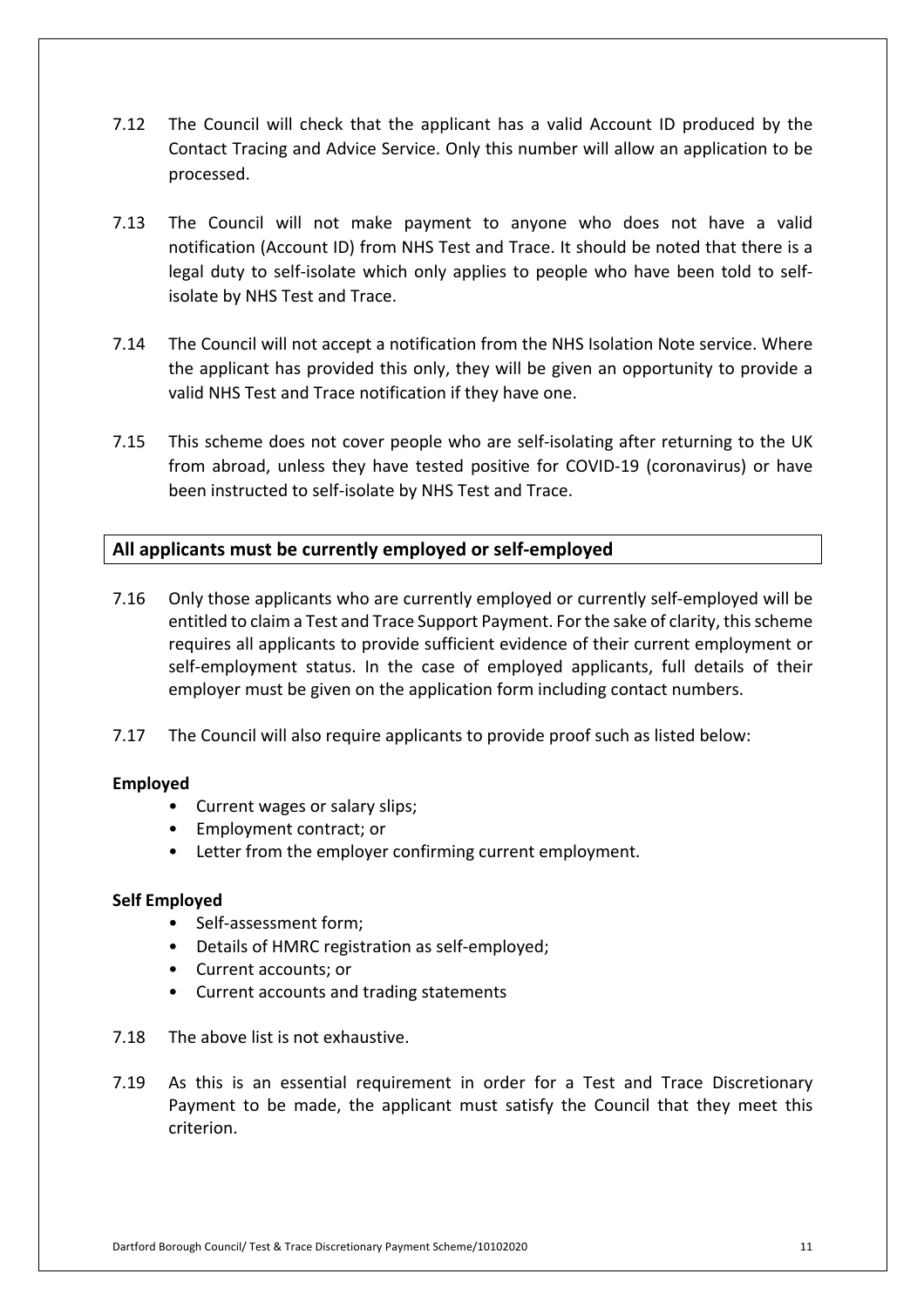#### **Are NOT currently receiving any of the following benefits.**

- $7.20$ To receive a discretionary payment the applicant must not be in receipt of one of the following benefits:
	- Universal Credit;
	- Working Tax Credit;
	- income-related Employment and Support Allowance;
	- income-based Jobseeker's Allowance;
	- Income Support;
	- Housing Benefit; or
	- Pension Credit.
- $7.21$  **ONLY** be made through the Standard Scheme. The Council has designed the application process so that the same form can used to claim either payment (Standard Scheme or Discretionary Scheme) and applicants who fail to qualify for a Standard Scheme payment because they are not in receipt of one of those benefits, will automatically be directed to the Discretionary Scheme. Where applicants are in receipt of any of the above benefits, then payments can
- $7.22$  decision on a benefit; is currently appealing a negative decision; or is unable to apply Where an applicant has yet to apply for one of the benefits listed; is awaiting a for a qualifying benefit, they *may* make an application under this Discretionary Scheme.

 **Are unable to work from home and will lose income as a result and will face financial hardship as a result of not being able to work while they are self-isolating** 

- $7.23$ All applicants will have to certify on the application form that they are:
	- Unable to work from home;
	- Will lose income as a result; **and**
	- • Will face financial hardship as a result of not being able to work while they are self-isolating
- $7.24$ The Council will need to be satisfied that any applicants meeting these conditions in full.
- $7.25$  whether they can undertake this work from home. The Council will require applicants to give details about the nature of their work and
- $7.26$  criteria and therefore, each applicant will not only be required to verify the fact, but 7.26 Only those applicants that cannot work from home whilst self-isolating will meet the also provide details of the reasons why this is the case, together with details of the type of work that they would normally undertake.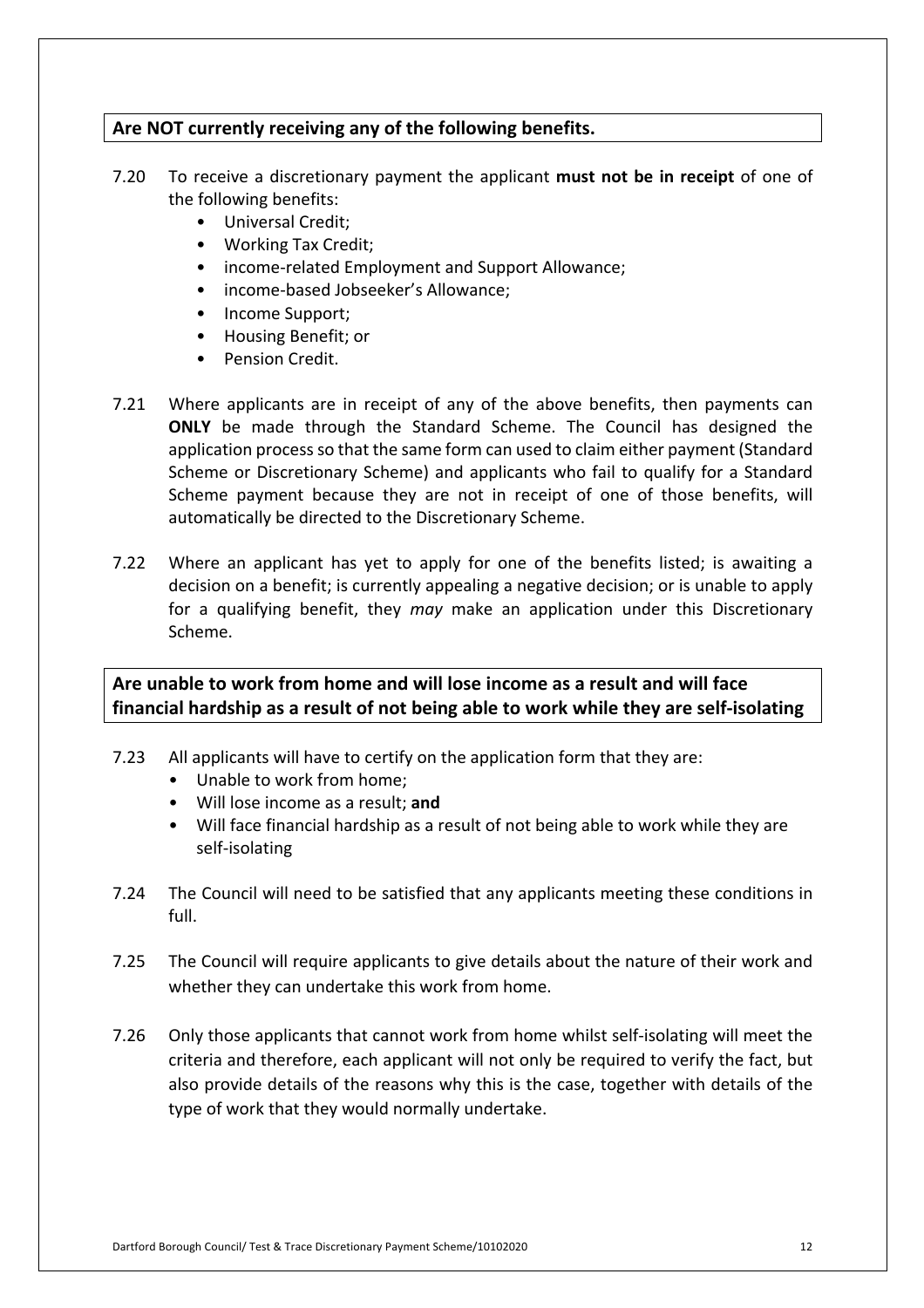$7.27$  payment to provide evidence of financial hardship. All applicants will be required to demonstrate that the financial hardship is **solely** due to having to self-isolate The Council will also require all applicants making an application for a discretionary

#### **Meet the Council's additional criteria for discretionary payments**

- $7.28$  Government has stated that it will be up to each Council to determine additional criteria that have to be met if a payment is to be made. The additional criteria are Given that the funding for the Discretionary Scheme is limited (see Section 14), shown in 7.29 below.
- 7.29 The additional criteria are as follows:
	- (a) **All applicants must be 18 years old or more;**
	- (b) **An applicant's gross earnings are no greater than £300 per week.** This figure is before any deductions for tax, national insurance, pension or other non-statutory items. This is the amount that the applicant would normally earn prior to selfisolation.

 Where an applicant has earnings above this level then they would not normally be eligible unless there was an exceptional circumstance;

- (c) **An applicant's gross earnings are no less than £80 per week.** This figure is before any deductions for tax, national insurance, pension or other non-statutory items;
- (d) **An applicant must not possess capital of £3,000 or more**. Any applicant with capital above that level would not be eligible. For the sake of clarity, capital will be calculated in accordance with the rules for Housing Benefit;
- (e) **Individuals who have applied for a qualifying benefit but have not yet received a decision or have appealed** against a decision not to award a qualifying benefit and are awaiting the outcome of the appeal will be eligible to claim provided they meet **all** other criteria within this section;
- (f) **Applicants who are excluded from qualifying benefits by the "Persons from Abroad" provisions within the welfare benefit schemes** will be eligible to claim provided they meet **all** other criteria within this section; and
- (g) **In all cases applicants will need to demonstrate that they will suffer financial hardship by having to self-isolate.**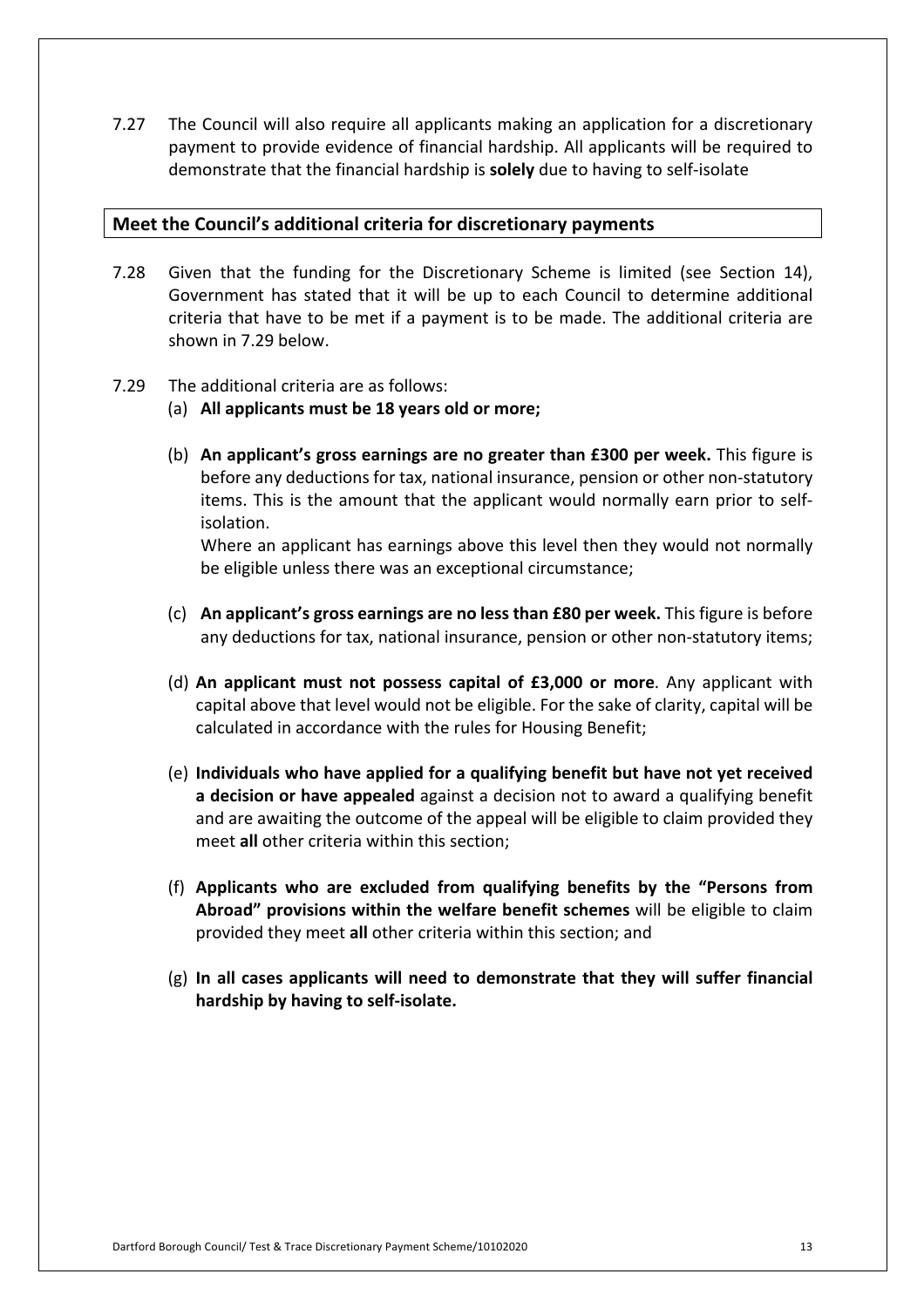# **8. How much discretionary payment will be paid, methods of payment and timings.**

- 8.1 single payment of £500 shall be paid for each period of self-isolation. Payments will Where an applicant meets all of the eligibility criteria for a discretionary payment, a be made direct to the applicant's bank account within 3 working days, starting with the date of application.
- $8.2$  required information is received. 8.2 Where further information or evidence is required from the applicant, the Council will look to make payment within 3 working days starting with the date when all of the
- 8.3 Full details of the applicant's bank account must be supplied on the application form and this will be cross checked with the copies of the bank statements provided as part of the verification process.
- 8.4 account. No payments can be made to third parties whatsoever. As required by Government, payments can only be made to the applicant's bank
- $8.5$  protection. This protection is called a 'first right of appropriation of funds order'. More details of this can be obtained from the Councils website <www.dartford.gov.uk/testandtracepayments>or from Citizens Advice. The Council is aware that in some cases, applicants may be overdrawn and may not be able to gain access to the payment. In these cases, the applicant may apply for

### **9. Notification of Decisions**

 9.1 Applications for discretionary payments will be considered by officers of the Council and all decisions made by the Council shall be notified to the applicant either in writing or by email.

### **10. Implications for other benefits and reductions**

- $10.1$  purposes of all means-tested benefits. The Council has been advised by the Department for Work and Pensions (DWP) that all Test and Trace Support Payments (of any type) will be disregarded for the
- $10.2$  entitlement to Council Tax Reduction. The Council has decided that any payment made under this scheme shall not affect

### **11. Review of Decisions**

 11.1 Whilst there is no statutory appeal process, the Council will operate an internal review process and will accept an applicant's request for an appeal of its decision by a senior officer.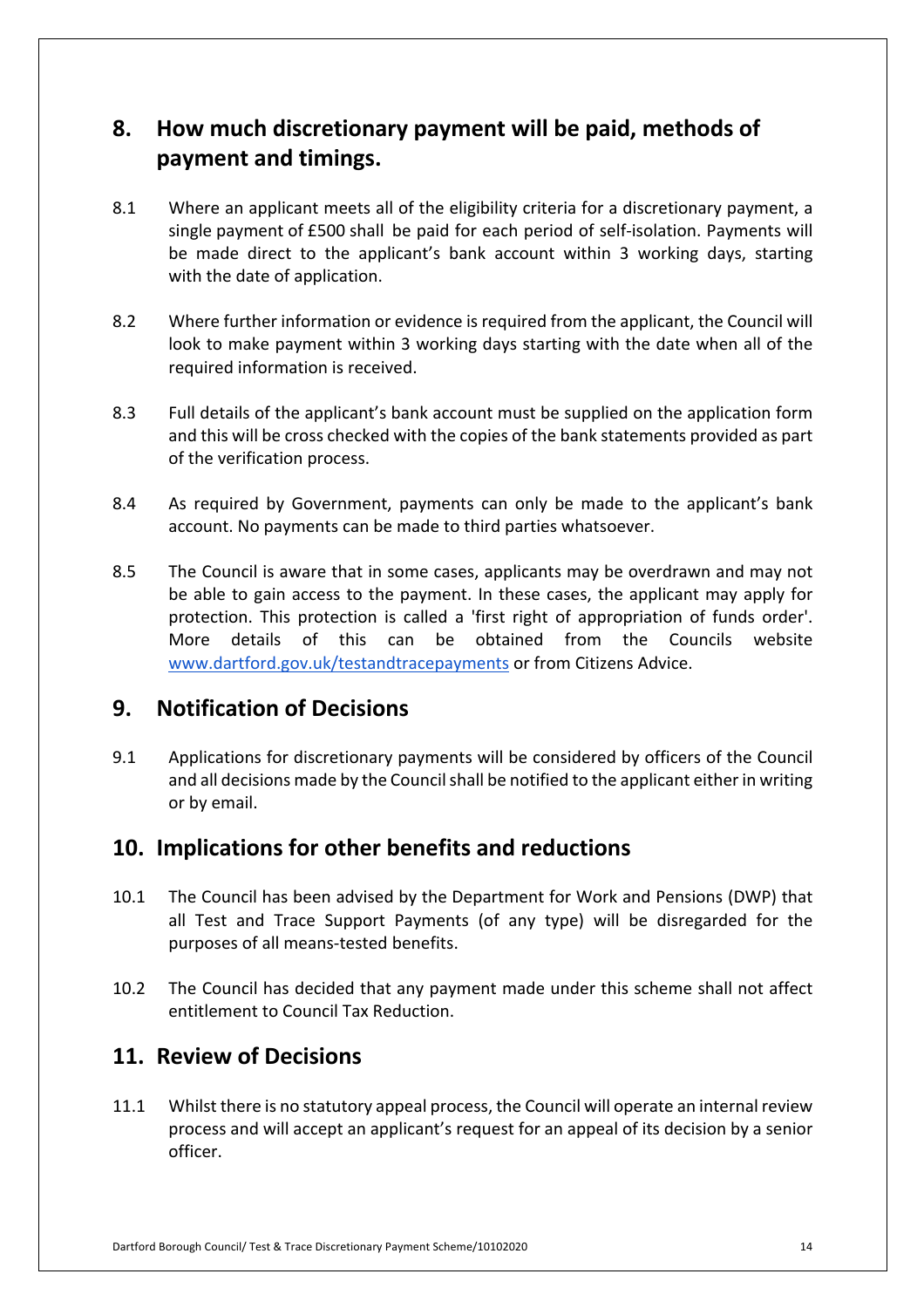11.2 decision, and should state the reasons why the applicant is aggrieved with the decision applicant's appeal. The application will be reconsidered as soon as practicable, and All such requests must be made in writing to the Council, within 3 days of the Council's of the Council. New information may be submitted at this stage to support the the applicant informed in writing or by email of the decision.

# **12. Complaints**

 $12.1$  applied in the event of any complaint received about this scheme. 12.1 The Council's 'Complaints Procedure' (available on the Councils website) will be

# **13. The Test and Trace Discretionary Payments Scheme and its relationship with the Standard Scheme**

#### **Standard Scheme**

- 13.1 This 'Standard Scheme' has been determined by criteria set down by Government and certain qualifying benefits (Universal Credit; Working Tax Credit; Income-related Employment and Support Allowance; income-based Jobseeker's Allowance; Income Support; Housing Benefit; or Pension Credit). is primarily aimed at all applicants who are working or self-employed; are unable to work from home and will therefore have a reduction in income and are in receipt of
- 13.2 The receipt of one of those benefits is essential in order for a payment to be made.
- $13.3$ Details of the Standard Scheme can be found at; <www.dartford.gov.uk/testandtracepayments>

#### **Discretionary Scheme**

 $13.4$  meets all the required criteria (including the Council's additional criteria) **except** that hardship due to self-isolation. The reason for this could be, for example, that a claim 13.4 The Council's Test and Trace Discretionary Payments Scheme is for any individual who they are not currently in receipt of a qualifying benefit and they would face financial for a benefit has not yet been made or that the individual, whilst normally resident in the UK, is unable to gain access to public funds.

#### **Claiming from the schemes**

- 13.5 Individuals who are entitled to a payment from the Standard Scheme are unable to make a claim from the Council's Discretionary Scheme.
- $13.6$  will be directed to make an application for a discretionary payment. It should be However, an applicant who is refused a 'Standard Scheme' payment on the basis that they meet all the criteria **except** that they are not in receipt of a qualifying benefit,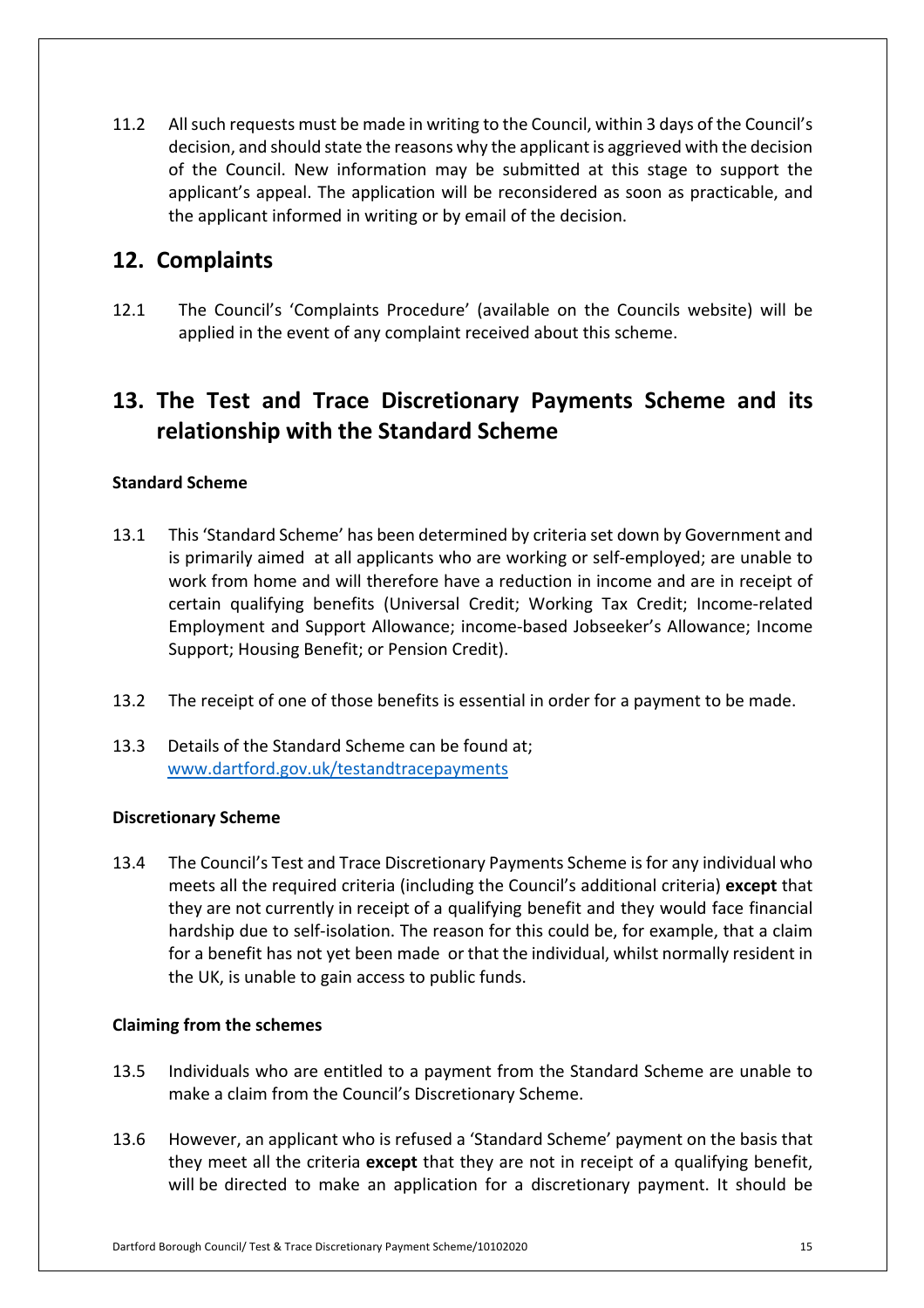noted that in all cases, where an individual applies for a discretionary payment, they additional criteria set by the Council. will have to satisfy not only the basic criteria laid down by Government but also the

### **14. Funding of the Discretionary Scheme**

- $14.1$  confirmed that **no** additional monies will be given to the Council. 14.1 The Council will receive a fixed amount of funding from Government which will be for the four months that the Discretionary Scheme is intended to last. Government has
- 14.2 Trace Discretionary Payments Scheme at any time to ensure funds go to those who In view of this, and to ensure that discretionary payments are available throughout the period to  $31^{st}$  January 2021, the Council reserves the right to change the Test and face the most financial hardship.

# **15. Taxation and provision of information to HMRC**

- $15.1$ 15.1 The Council has been informed by Government that all payments under this scheme are taxable. However, the payments will not be subject to National Insurance contributions.
- 15.2 The Council does not accept any responsibility in relation to an applicant's tax liabilities and all applicants should make their own enquiries to establish any tax position.
- $15.3$  Revenue and Customs (HMRC) of all payments made to individuals. All applicants should note that the Council is required to inform Her Majesty's

### **16. Managing the risk of fraud**

- $16.1$  scheme and fraud. Any applicant caught falsifying information to gain payments will Neither the Council, nor Government will accept deliberate manipulation of the face prosecution and any payment issued will be recovered from them and this may also include other recovery costs.
- 16.2 Applicants should note that, where a Test and Trace Discretionary Payment is paid by Applicants should also note that the Council utilises a number of databases and Government systems to verify information in connection with any application the Council, details of each individual applicant will be passed to Government. submitted.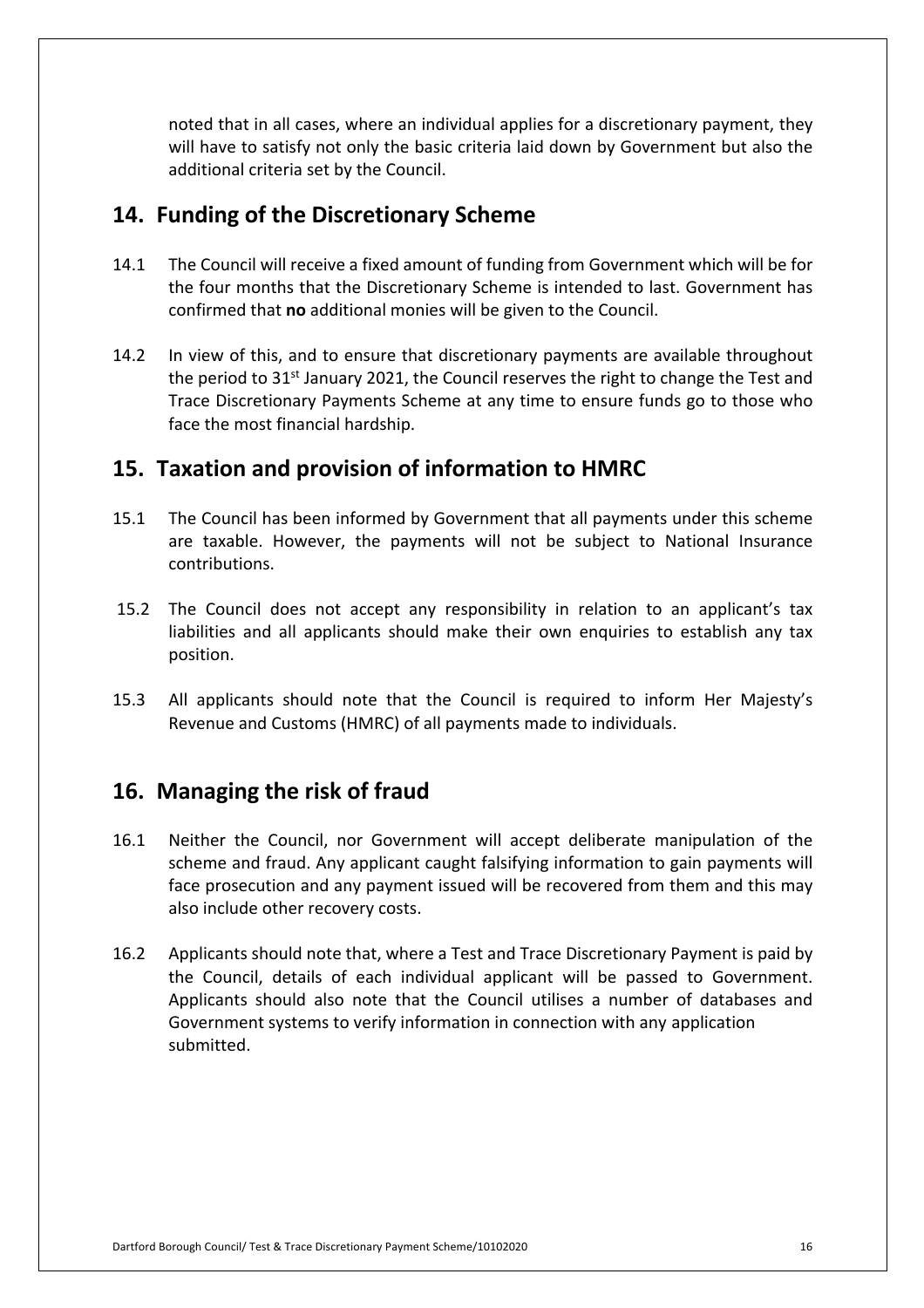# **17. Recovery of amounts incorrectly paid**

 $17.1$  made incorrectly due to misrepresentation or incorrect information provided to the Council by an applicant or their representative(s), the Council will look to recover the amount in full. If it is established that any Test and Trace Discretionary Support Payment has been

### **18. The Council's duties in relation to self-isolation**

- $18.1$ The duty to self-isolate is an important one. Ensuring infected individuals and their close contacts isolate is one of our most powerful tools for controlling transmission.
- 18.2 We know that someone with the virus can remain infectious to other people for up to coronavirus symptoms after they catch the virus, and in this time, they can unknowingly pass it on to others, even if they don't have symptoms. 10 days after developing symptoms. It can take up to 14 days for individuals to develop
- 18.3 Self-isolating helps prevent family, friends and the community from contracting coronavirus, as well as helping to protect the health and care system.
- 18.4 force on 28<sup>th</sup> September 2020 (as well as providing for the Test and Trace Support Payments Schemes): The changes announced by Government on 20<sup>th</sup> September 2020 and brought into
	- • introduce a new legal duty on individuals to self-isolate if someone tests positive or is identified as a contact by NHS Test and Trace;
	- • introduce penalties for those breaking the rules, including fines of at least £1,000 and up to a maximum of £10,000 for repeated or very serious offences; and
	- • place a new legal obligation on employers that they must not knowingly enable or encourage their employees to break the law on self-isolation.
- 18.5 payment verification checks or through other means, that someone has not self- isolated, to refer the case to the police. As part of this, the Council has a duty if it becomes aware, either through post-
- 18.6 incidence areas and in high-risk groups, based on local intelligence including acting on instances where third parties have identified others who have tested positive, but are The Council has been informed by Government that, in order to ensure compliance with the new legislation NHS Test and Trace call handlers will be increasing contact with those self-isolating. Police resources will be used to check compliance in highest not self-isolating.
- 18.7 The Council will continue to focus on the principle of encouraging, educating and supporting self-compliance.